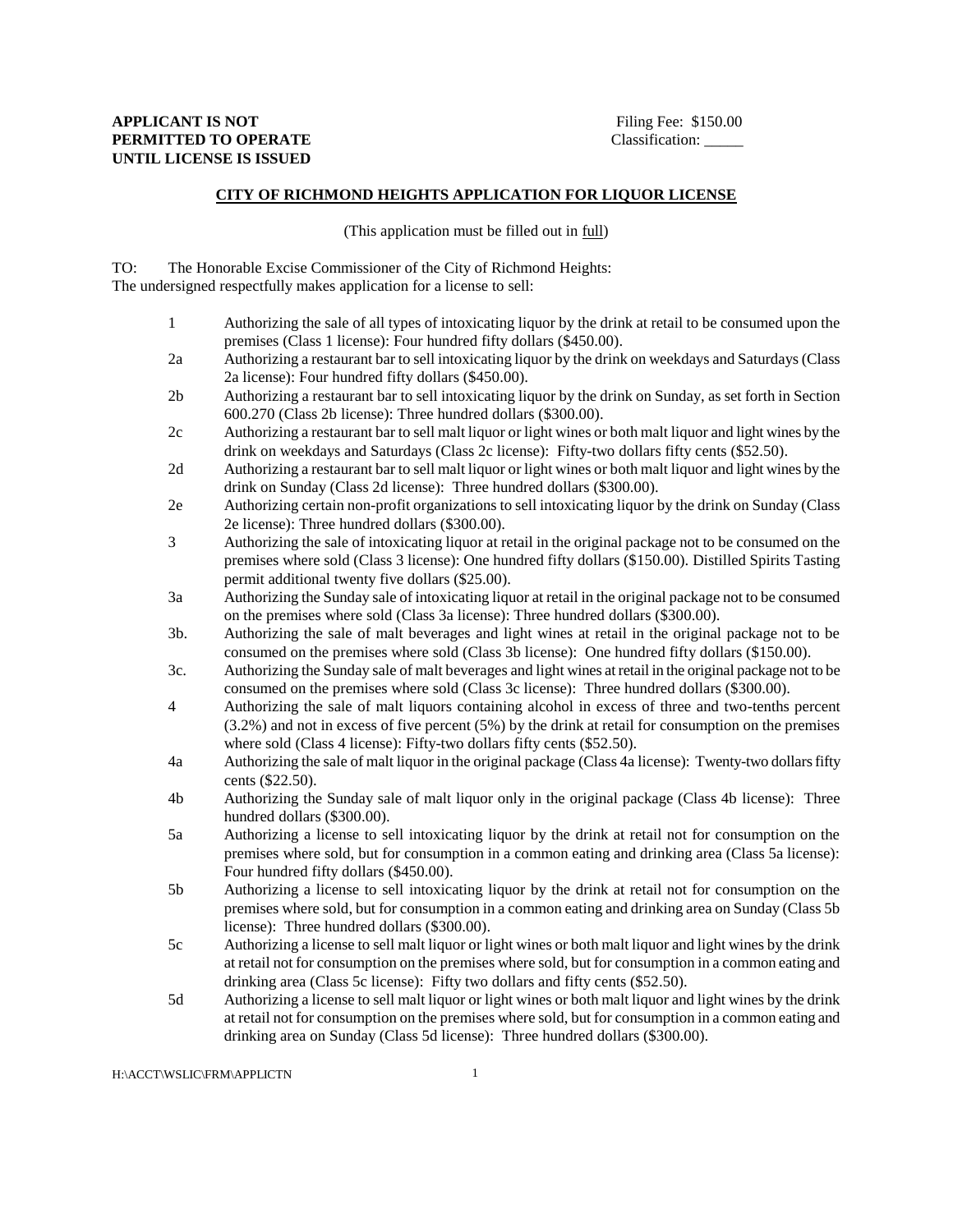AND, in support of such application, hereby submits the following information which the undersigned applicant represents to be true.

A background check must be provided for each partner, officer, managing officer and employee who mixes, serves or sells liquor. This link for MO State Highway Patrol, <www.Machs.mshp.dps.mo.gov>, should be used for background checks.

|                                                          | Telephone number: (business)____________________________ (residence)________________________________               |  |
|----------------------------------------------------------|--------------------------------------------------------------------------------------------------------------------|--|
|                                                          |                                                                                                                    |  |
|                                                          |                                                                                                                    |  |
|                                                          |                                                                                                                    |  |
|                                                          |                                                                                                                    |  |
|                                                          |                                                                                                                    |  |
|                                                          |                                                                                                                    |  |
|                                                          |                                                                                                                    |  |
|                                                          |                                                                                                                    |  |
|                                                          |                                                                                                                    |  |
| (attach certificate)                                     |                                                                                                                    |  |
|                                                          | Last amount of taxes paid and subdivision of the state to which taxes were paid. \$__________ Subdivision ________ |  |
|                                                          |                                                                                                                    |  |
|                                                          | Is applicant an individual, partnership or corporation?                                                            |  |
| If partnership, state names, addresses, of all partners: |                                                                                                                    |  |
|                                                          |                                                                                                                    |  |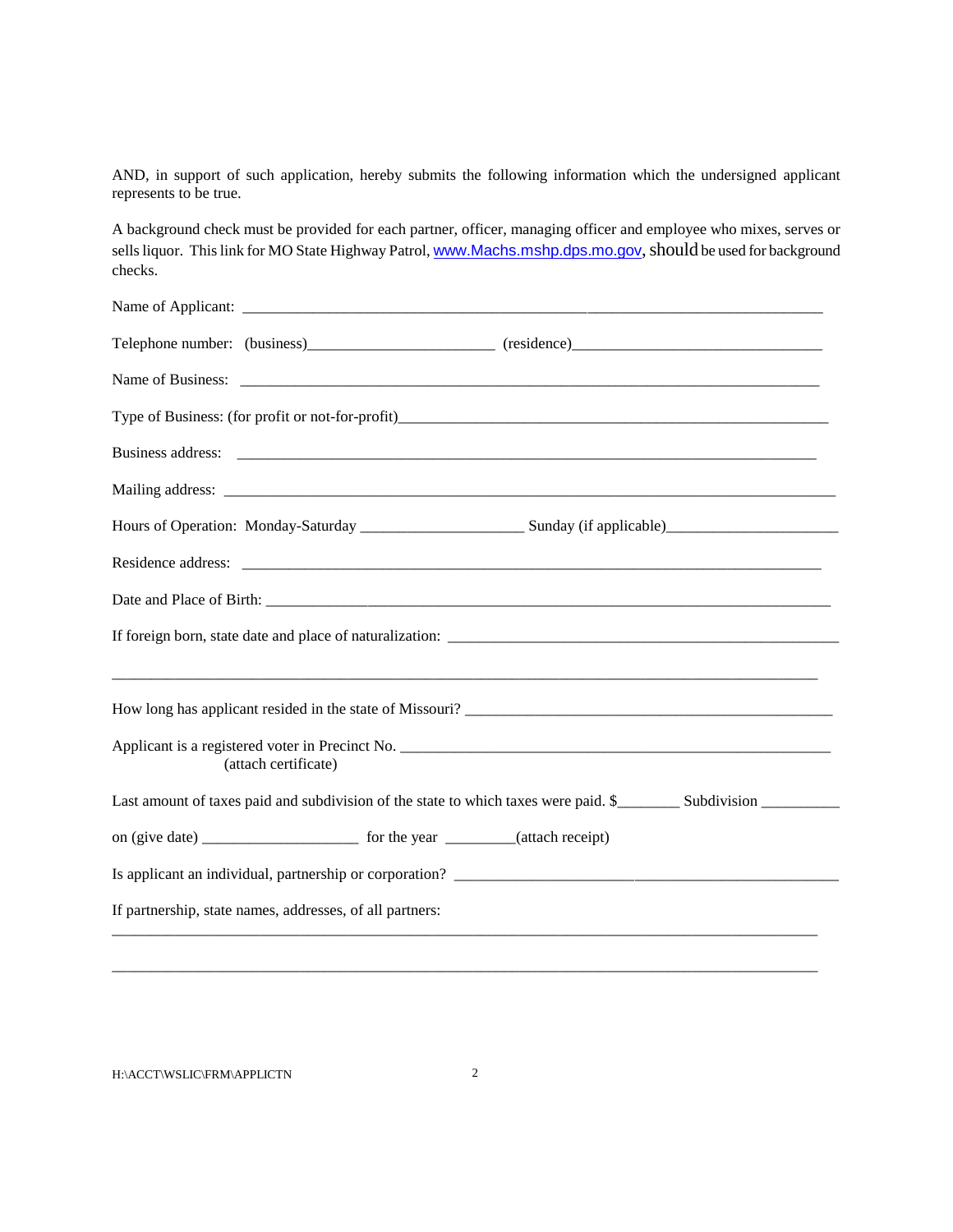If a corporation, state the names, addresses, and percentage of shares held by all officers. (Attach additional sheets if needed.):

|               |     | If a corporation, state name and addresses for past 5 years of managing officer. (Attach additional sheets if needed): |
|---------------|-----|------------------------------------------------------------------------------------------------------------------------|
|               |     |                                                                                                                        |
|               |     |                                                                                                                        |
|               |     |                                                                                                                        |
|               |     |                                                                                                                        |
|               |     | Has applicant ever been engaged in the manufacture, sale or distribution of intoxicating liquors?                      |
|               |     | If so When? $\qquad \qquad$                                                                                            |
|               |     |                                                                                                                        |
|               |     |                                                                                                                        |
|               |     |                                                                                                                        |
|               |     |                                                                                                                        |
|               |     |                                                                                                                        |
| If so, state: | (1) |                                                                                                                        |
|               | (2) |                                                                                                                        |
|               | (3) |                                                                                                                        |
|               | (4) |                                                                                                                        |
|               |     |                                                                                                                        |

Has applicant, directly or through any employee, officer, agent, subsidiary or affiliate, had any other license to sell intoxicating liquor? \_\_\_\_\_\_\_\_\_\_\_\_\_\_\_\_\_\_\_\_\_\_\_\_\_\_\_\_\_\_\_\_\_\_\_\_\_\_\_\_\_\_\_\_\_\_\_\_\_\_\_\_\_\_\_\_\_\_\_\_\_\_\_\_\_\_\_\_\_\_\_\_\_\_\_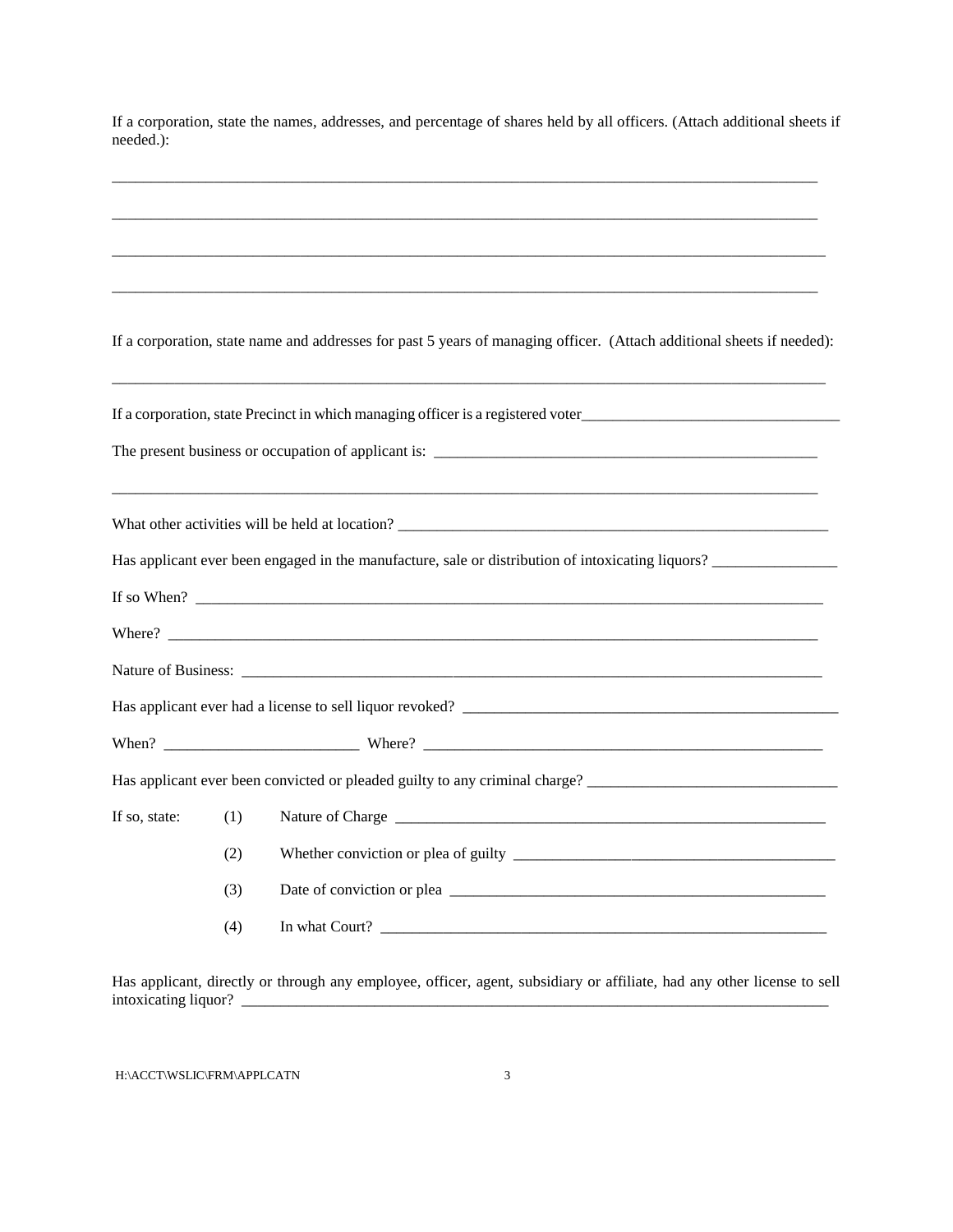| If so, | many<br>now |  |
|--------|-------------|--|
|        |             |  |

\_\_\_\_\_\_\_\_\_\_\_\_\_\_\_\_\_\_\_\_\_\_\_\_\_\_\_\_\_\_\_\_\_\_\_\_\_\_\_\_\_\_\_\_\_\_\_\_\_\_\_\_\_\_\_\_\_\_\_\_\_\_\_\_\_\_\_\_\_\_\_\_\_\_\_\_\_\_\_\_\_\_\_\_\_\_\_\_\_\_

If so, give location of licensed premises: \_\_\_\_\_\_\_\_\_\_\_\_\_\_\_\_\_\_\_\_\_\_\_\_\_\_\_\_\_\_\_\_\_\_\_\_\_\_\_\_\_\_\_\_\_\_\_\_\_\_\_\_\_\_\_\_\_\_\_

Has applicant any direct or indirect interest in any business of any other person or corporation, or of any employee, officer, agent, subsidiary or affiliate thereof, to sell intoxicating liquor at retail, by the drink, for consumption on the premises described in any such license? \_\_\_\_\_\_\_\_\_\_\_\_\_\_\_\_\_\_\_\_\_\_\_\_\_\_\_\_\_\_\_\_\_\_\_\_\_\_\_\_\_\_\_\_\_\_\_\_\_\_\_\_\_\_\_\_\_\_\_\_\_\_\_

If so, state full details: \_\_\_\_\_\_\_\_\_\_\_\_\_\_\_\_\_\_\_\_\_\_\_\_\_\_\_\_\_\_\_\_\_\_\_\_\_\_\_\_\_\_\_\_\_\_\_\_\_\_\_\_\_\_\_\_\_\_\_\_\_\_\_\_\_\_\_\_\_\_\_\_

State name and address of all persons employed or proposed to be employed in the business for which license is requested. (Attach an additional sheet if needed.):

\_\_\_\_\_\_\_\_\_\_\_\_\_\_\_\_\_\_\_\_\_\_\_\_\_\_\_\_\_\_\_\_\_\_\_\_\_\_\_\_\_\_\_\_\_\_\_\_\_\_\_\_\_\_\_\_\_\_\_\_\_\_\_\_\_\_\_\_\_\_\_\_\_\_\_\_\_\_\_\_\_\_\_\_\_\_\_\_\_\_

\_\_\_\_\_\_\_\_\_\_\_\_\_\_\_\_\_\_\_\_\_\_\_\_\_\_\_\_\_\_\_\_\_\_\_\_\_\_\_\_\_\_\_\_\_\_\_\_\_\_\_\_\_\_\_\_\_\_\_\_\_\_\_\_\_\_\_\_\_\_\_\_\_\_\_\_\_\_\_\_\_\_\_\_\_\_\_\_\_\_

\_\_\_\_\_\_\_\_\_\_\_\_\_\_\_\_\_\_\_\_\_\_\_\_\_\_\_\_\_\_\_\_\_\_\_\_\_\_\_\_\_\_\_\_\_\_\_\_\_\_\_\_\_\_\_\_\_\_\_\_\_\_\_\_\_\_\_\_\_\_\_\_\_\_\_\_\_\_\_\_\_\_\_\_\_\_\_\_\_\_

\_\_\_\_\_\_\_\_\_\_\_\_\_\_\_\_\_\_\_\_\_\_\_\_\_\_\_\_\_\_\_\_\_\_\_\_\_\_\_\_\_\_\_\_\_\_\_\_\_\_\_\_\_\_\_\_\_\_\_\_\_\_\_\_\_\_\_\_\_\_\_\_\_\_\_\_\_\_\_\_\_\_\_\_\_\_\_\_\_\_

Has any such employee or proposed employee, ever been convicted or pleaded guilty to any criminal charge?

\_\_\_\_\_\_\_\_\_\_\_\_\_\_\_\_\_\_\_\_\_\_\_\_\_\_\_\_\_\_\_\_\_\_\_\_\_\_\_\_\_\_\_\_\_\_\_\_\_\_\_\_\_\_\_\_\_\_\_\_\_\_\_\_\_\_\_\_\_\_\_\_\_\_\_\_\_\_\_\_\_\_\_\_\_\_\_\_\_\_

| If so, state: $(1)$ |     |                                                                                                                            |
|---------------------|-----|----------------------------------------------------------------------------------------------------------------------------|
|                     | (2) |                                                                                                                            |
|                     | (3) |                                                                                                                            |
|                     | (4) |                                                                                                                            |
|                     |     | . The common state and the common section of a section of state $11$ , and $11$ , and $11$ , and $11$ , $10$ , $11$ , $10$ |

Has any such employee or proposed employee ever had a license to sell intoxicating liquor revoked?

Give names and addresses of all persons, other than the applicant, who have or proposed to have any interest in business for which license is desired:

\_\_\_\_\_\_\_\_\_\_\_\_\_\_\_\_\_\_\_\_\_\_\_\_\_\_\_\_\_\_\_\_\_\_\_\_\_\_\_\_\_\_\_\_\_\_\_\_\_\_\_\_\_\_\_\_\_\_\_\_\_\_\_\_\_\_\_\_\_\_\_\_\_\_\_\_\_\_\_\_\_\_\_\_\_\_\_\_\_\_\_\_

\_\_\_\_\_\_\_\_\_\_\_\_\_\_\_\_\_\_\_\_\_\_\_\_\_\_\_\_\_\_\_\_\_\_\_\_\_\_\_\_\_\_\_\_\_\_\_\_\_\_\_\_\_\_\_\_\_\_\_\_\_\_\_\_\_\_\_\_\_\_\_\_\_\_\_\_\_\_\_\_\_\_\_\_\_\_\_\_\_\_\_

## H:\ACCT\WSLIC\FRM\APPLCATN 4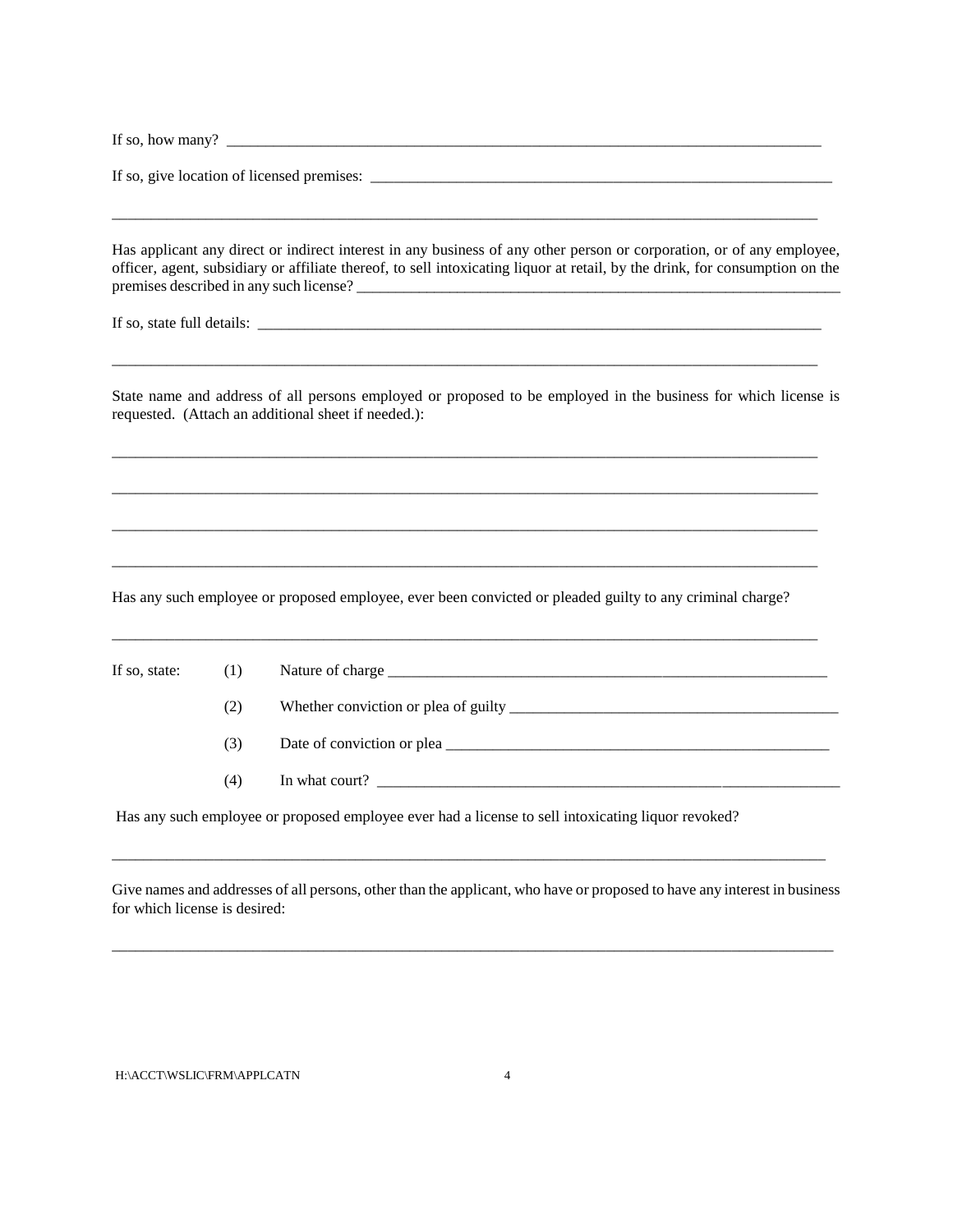In what business is each of such persons engaged? \_\_\_\_\_\_\_\_\_\_\_\_\_\_\_\_\_\_\_\_\_\_\_\_\_\_\_\_\_\_\_\_\_\_\_\_\_\_\_\_\_\_\_\_\_\_\_\_\_\_\_\_\_\_\_

| What is the nature and extent of their interest, or proposed interest?                                                                                                                                                                                                 |
|------------------------------------------------------------------------------------------------------------------------------------------------------------------------------------------------------------------------------------------------------------------------|
|                                                                                                                                                                                                                                                                        |
| Give name and address of owner of building in which licensed business is to be conducted:                                                                                                                                                                              |
|                                                                                                                                                                                                                                                                        |
| Is equipment of place for which license is desired owned, leased or borrowed by the applicant?                                                                                                                                                                         |
|                                                                                                                                                                                                                                                                        |
| Is applicant indebted to any person for money or property proposed to be used in the licensed business?                                                                                                                                                                |
|                                                                                                                                                                                                                                                                        |
|                                                                                                                                                                                                                                                                        |
|                                                                                                                                                                                                                                                                        |
|                                                                                                                                                                                                                                                                        |
| If there is a school, church, public park, or playground in the vicinity of the place in which applicant proposes to do<br>business, state the name of each such school, church, public park, or playground, and state how far each is from such<br>place of business. |
|                                                                                                                                                                                                                                                                        |
| If premises in which liquor is proposed to be sold is operated as an hotel, state name of proprietor:                                                                                                                                                                  |
|                                                                                                                                                                                                                                                                        |
|                                                                                                                                                                                                                                                                        |
|                                                                                                                                                                                                                                                                        |

\_\_\_\_\_\_\_\_\_\_\_\_\_\_\_\_\_\_\_\_\_\_\_\_\_\_\_\_\_\_\_\_\_\_\_\_\_\_\_\_\_\_\_\_\_\_\_\_\_\_\_\_\_\_\_\_\_\_\_\_\_\_\_\_\_\_\_\_\_\_\_\_\_\_\_\_\_\_\_\_\_\_\_\_\_\_\_\_\_\_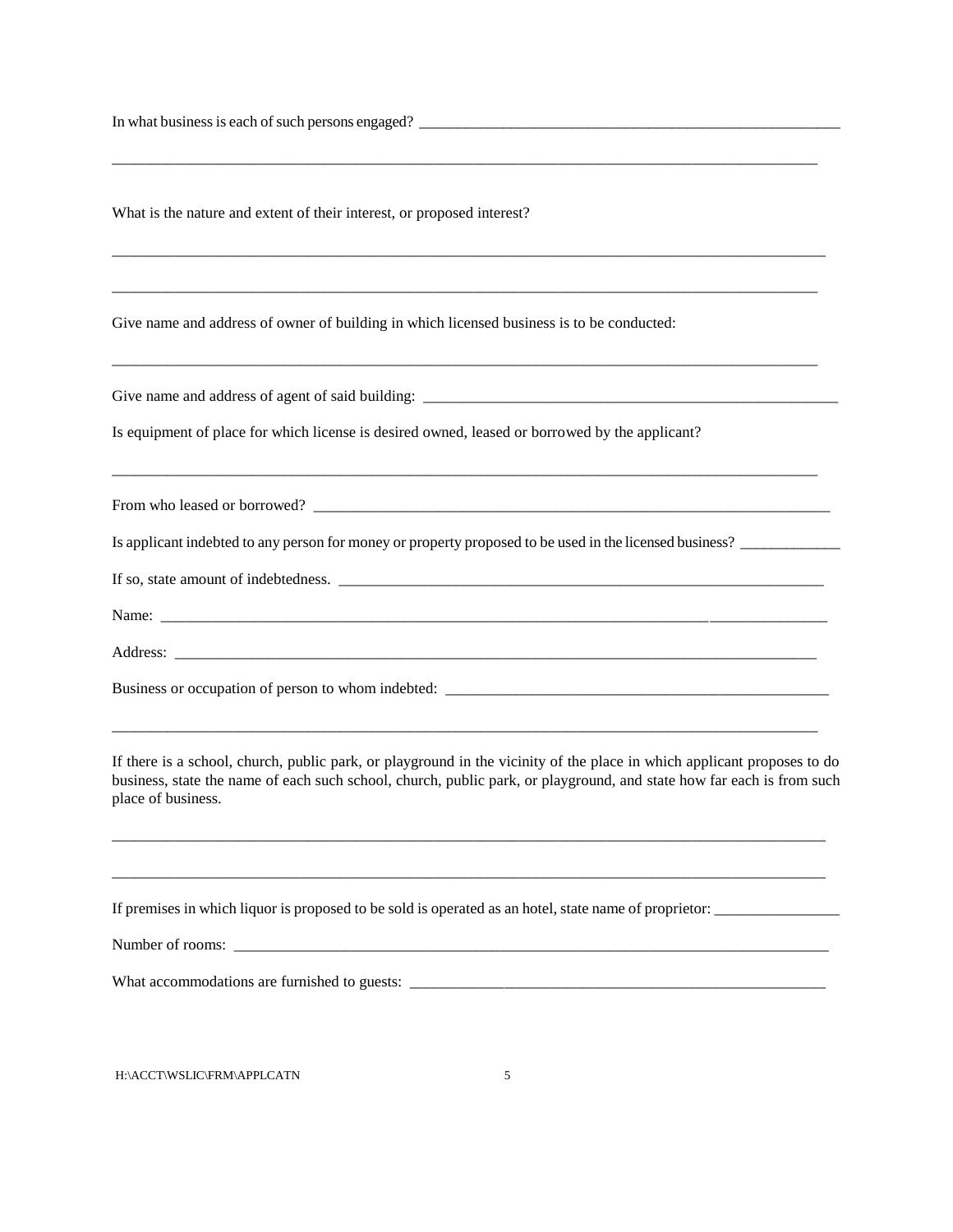Date of license from the State of Missouri under which hotel is now being operated:

| Name, address and business or occupation of owner of property and equipment used by club, exclusive of real estate:                                  |  |  |  |
|------------------------------------------------------------------------------------------------------------------------------------------------------|--|--|--|
|                                                                                                                                                      |  |  |  |
|                                                                                                                                                      |  |  |  |
| State fully every other kind of business carried on in other parts of the same building in which applicant proposes to sell<br>intoxicating liquors: |  |  |  |
|                                                                                                                                                      |  |  |  |
|                                                                                                                                                      |  |  |  |
|                                                                                                                                                      |  |  |  |

\_\_\_\_\_\_\_\_\_\_\_\_\_\_\_\_\_\_\_\_\_\_\_\_\_\_\_\_\_\_\_\_\_\_\_\_\_\_\_\_\_\_\_\_\_\_\_\_\_\_\_\_\_\_\_\_\_\_\_\_\_\_\_\_\_\_\_\_\_\_\_\_\_\_\_\_\_\_\_\_\_\_\_\_\_\_\_\_\_\_